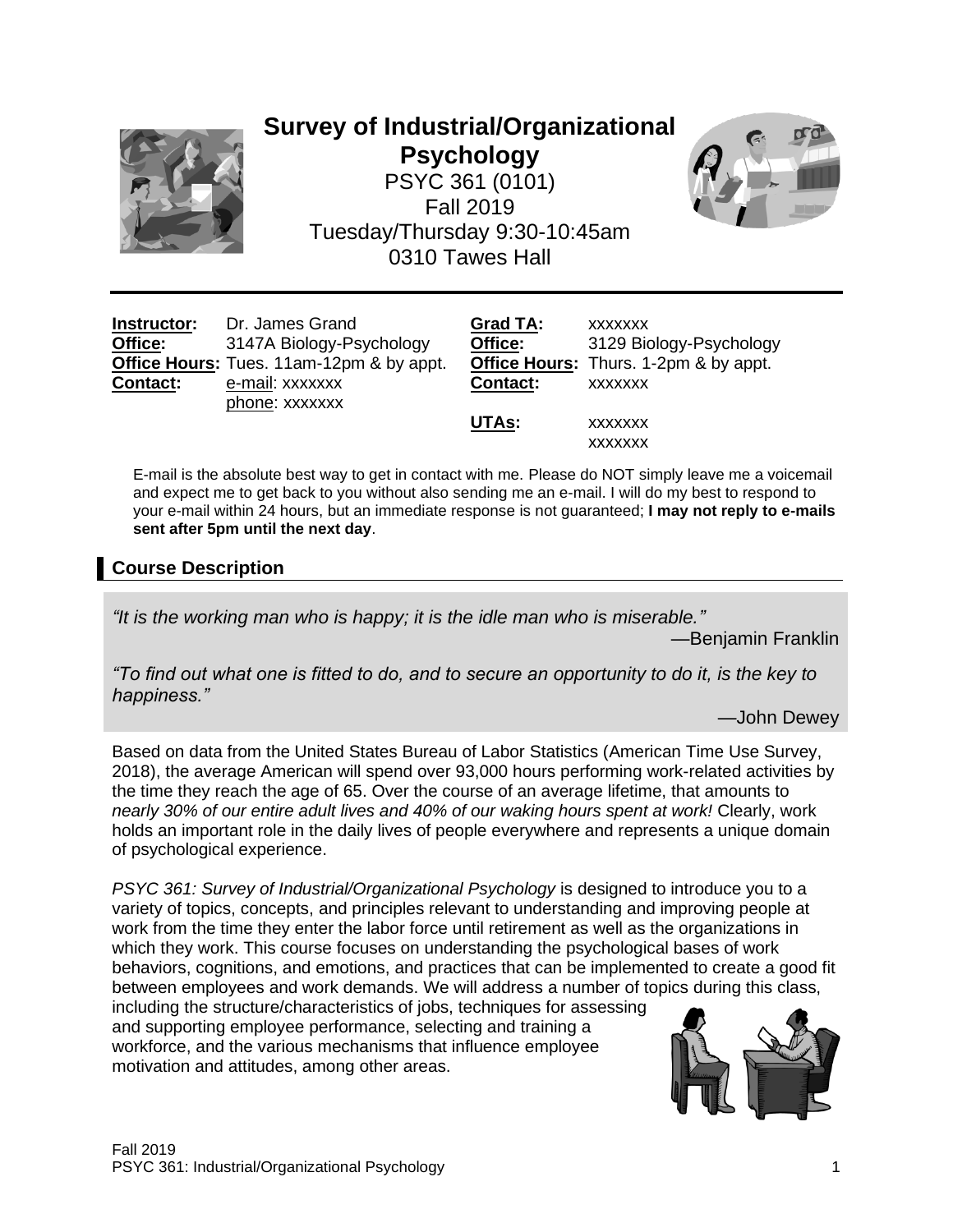# **Course Goals**

The field of Industrial/Organizational (I/O) psychology is a unique discipline that blends rigorous research methodologies and practical applications towards one basic focus:

"*How do the emotions, behaviors, thoughts, and motivations of individuals at work contribute to their overall performance and quality of life as well as the effectiveness and efficiency of the organizations for which they work?*"

Perceptions about work are an undeniable part of our societal fabric; indeed, treatments, opinions, and insights into this fundamental question are common in popular culture. However, many of these depictions are not scientifically justified or misinterpret basic findings from the field of I/O psychology. To this end, I have two goals for this course:

- 1. *Introduce concepts, methodologies, and relevant findings that describe the manner by which I/O psychologists approach the psychological experiences of individuals in organizations*. We will accomplish this by covering a broad range of topics that I/O psychology has traditionally researched and what we know about those areas as they pertain to both individuals at work and organizations.
- 2. *Improve your capability to think about organizations and employees scientifically and critically.* We will accomplish this by applying principles of I/O psychology to both in-class and out-of-class learning activities and participating in discussions designed to provide you with the opportunity to try out concepts covered in this course.



# **Overall Course Objectives**

By the end of this course, you should be able to:

- 1. *Recognize, understand, and summarize the core concepts, terms, and practices fundamental to a broad array of topics in the field of I/O psychology.* 
	- a. You will develop these competencies through reading, lecture, and participation in our class meetings. You will demonstrate your proficiency in this area on quizzes and exams in this course.
- 2. *Apply your knowledge of I/O psychology to identify and critically evaluate practices for improving organizational and employee outcomes.*
	- a. You will develop this capability through reading, lecture, and active engagement in class discussion/activities. You will demonstrate your proficiency in this area on the application assignments and team project in this course.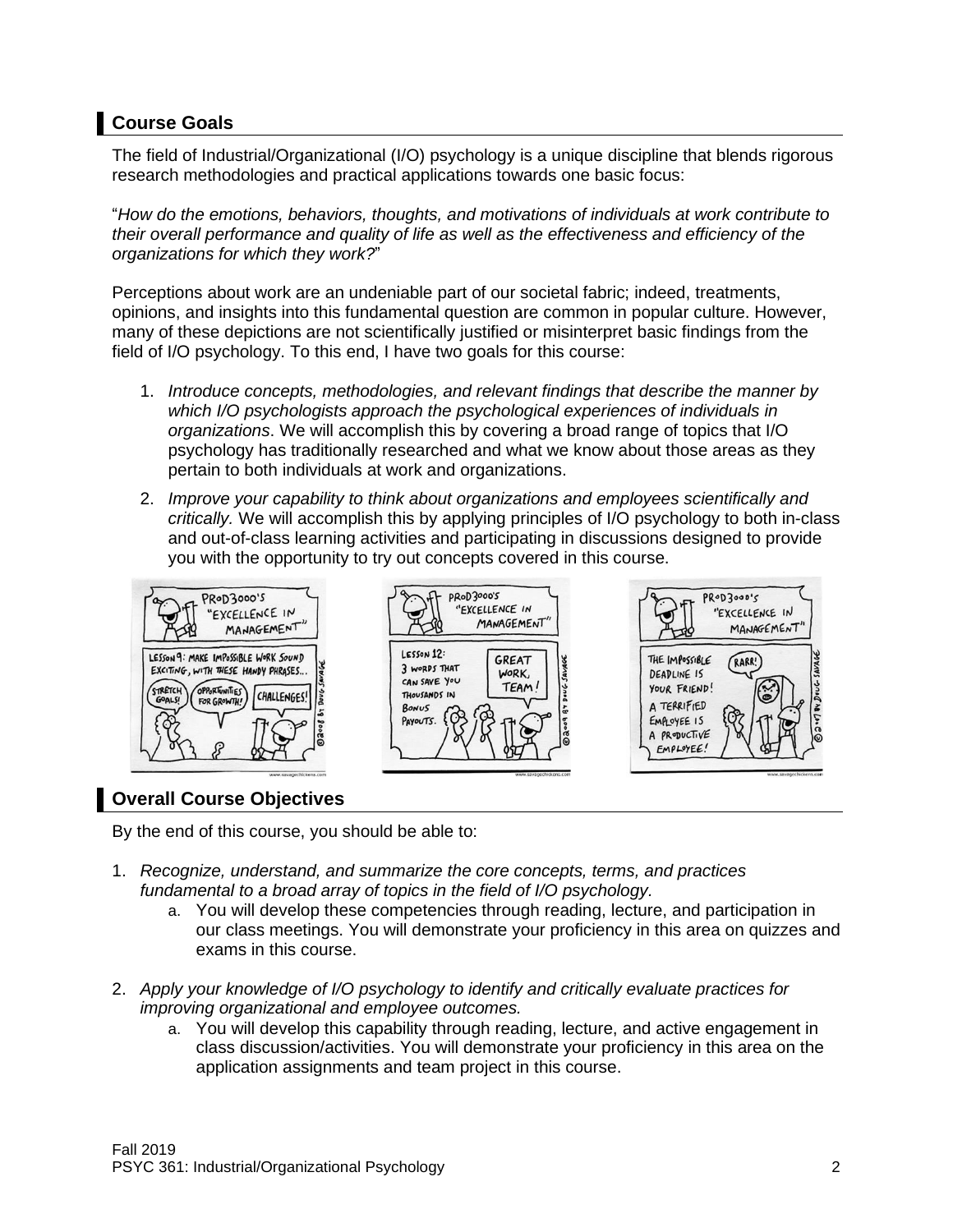# **Course Resources & Requirements**

### • **Prerequisites**

PSYC 100; additionally, this course is only open to declared psychology majors.

#### • **Recommended (but not required) Text**

Levy, P.E. (2016). *Industrial Organizational Psychology: Understanding the Workplace* (5<sup>th</sup> ed.). New York, NY: Worth Publishers.

This book summarizes classic and contemporary theories and research related to I/O psychology, and is a very accessible and easy-to-read text on the topic. The text covers a variety of topics from both the "I" and "O" sides of the discipline and thus serves as a good reference and introduction to a variety of areas within the field. Note that compared to many areas of psychology, I/O psychology strongly emphasizes both research and practice; this dual-natured theme is apparent in the text and will be a focus of our course as well.

### • **Supplementary Reading and Class Materials**

I reserve the right to assign additional readings for this course in addition to those from the required textbook. **Any such supplementary readings ARE required and will be made available to you through ELMS**. If retrieving these documents will be difficult for you (i.e., don't have easy access to a computer or printer), please let me know and I can provide you with paper copies of the readings.



#### • **Course Notes**

I know that many of you are used to downloading PowerPoint slides to follow along with in class or as a substitute for going to class (I was an undergraduate once upon a time too, I know how it is...). However, the passive process of simply following along with my slides as I read to you is not a very good way to learn anything.

You need to be actively engaged and attentive during lectures to best learn in this class; and studies have shown that one of the best ways to do that is by taking notes old school paper & pencil style (gasp!). However, fear not! To aid your notetaking, I will provide you with an incomplete (i.e., fill-in-the-blank) outline **every** lecture period that you may use to take notes with in class if you like. Note that these guided notes will NOT be enough on their own to understand the lecture material and do well on the tests. They are meant to provide you with an organized guide for taking notes. **The guided notes for each lecture will be available on ELMS before each lecture; YOU ARE RESPONSIBLE FOR BRINGING THEM TO CLASS.** If accessing these documents off the website will be difficult for you (i.e., don't have easy access to a computer or printer), please let me know as soon as possible and I will attempt to make alternative arrangements. If you miss class, please try to find a student you trust in the class to fill you in with the notes you missed—I will NOT supply notes or slides missed for unexcused and/or undocumented reasons.

### • **Course Website**

I will be using ELMS [\(https://elms.umd.edu\)](https://elms.umd.edu/) to store and make available to you a number of important class documents. There you will find the course syllabus, schedule, guided notes, application assignments, team project materials and other materials as needed during the semester. Additionally, you will be able to see your current grade in the class on this website. Please let me know immediately if you have or foresee having troubles accessing the website regularly.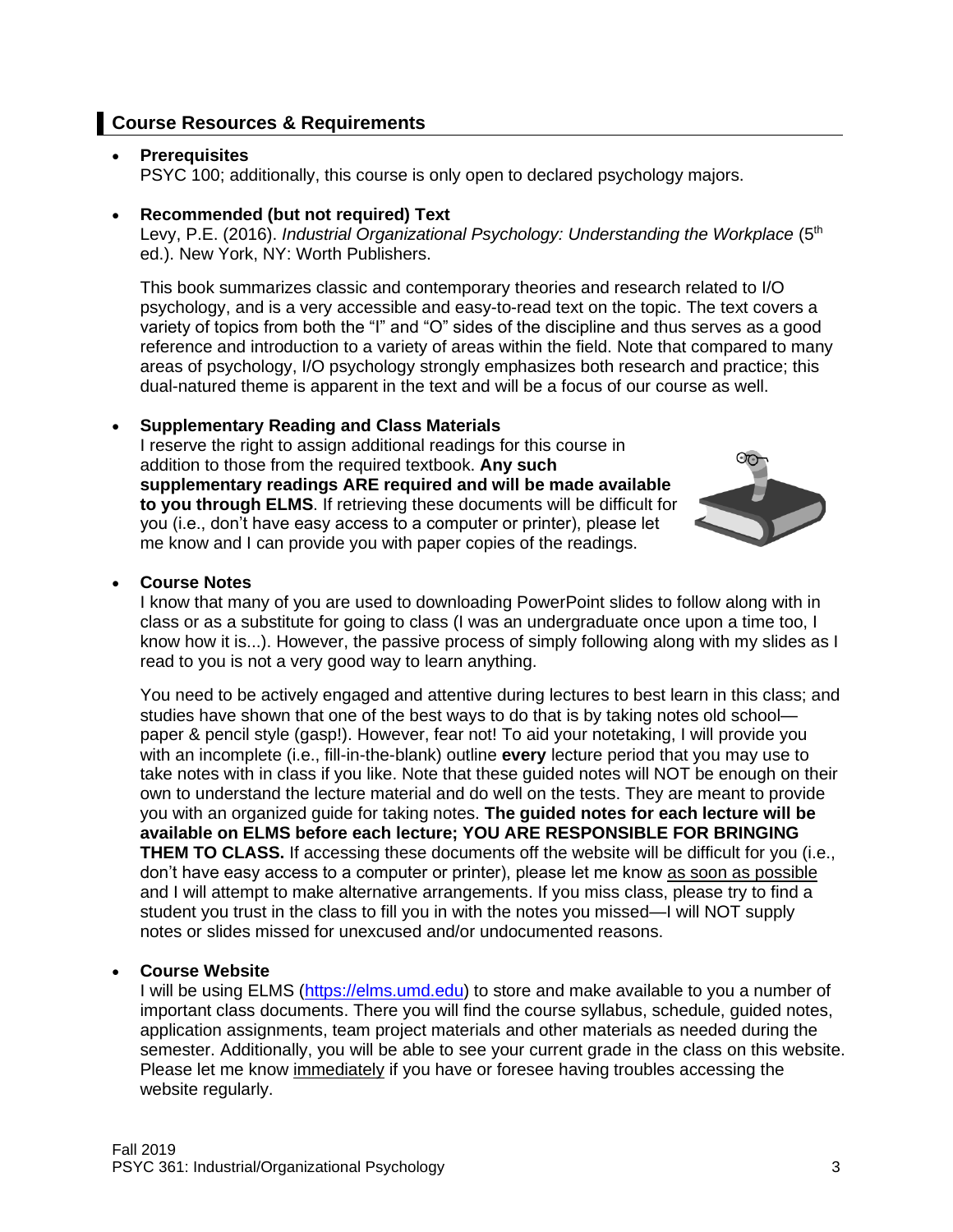- o Logging in: You must have your Directory ID and password to access the ELMS site for our course. If you do not know your ID, you can look it up at [https://directory.umd.edu/search.](https://directory.umd.edu/search) It will appear after your full name (it's usually your first initial & last name).
- o Troubleshooting: First, check your schedule on Testudo to make sure that you are registered for the class. Second, contact the ELMS / OIT help desk (301-405-1500). Instructors and TAs cannot help you with problems logging in.

### • **Accessibility & Disability Service (ADS)**

If you need assistance with this course because of an accessibility or disability concern, please contact UMD's Accessibility & Disability Service (0106 Shoemaker Hall). Information on eligibility and enrollment can be found at<http://www.counseling.umd.edu/ads> or by calling 301-314-7682. Please note that I cannot make arrangements for you due to a disability unless I receive an Accommodation Letter from ADS by the end of the drop/add period.

### • **Statement of Basic Needs**

Any student who has difficulty affording groceries or accessing sufficient food to eat every day, or who lacks a safe and stable place to live and believes this may affect their performance in this course is encouraged to use the resources listed below for support.

- o Fostering Terp Success:<https://www.studentaffairs.umd.edu/fostering-terp-success>
- o UMD Campus Pantry:<http://campuspantry.umd.edu/>
- o UMD Student Crisis Fund:<http://www.crisisfund.umd.edu/>
- o Counseling Center:<http://www.counseling.umd.edu/CS/>

## **Keys to Success in this Course**

1. *Come to lecture every single day*. Although you will benefit from reading the textbook, not everything we cover in class is in the textbook. I will provide examples, activities, and additional information to supplement your learning that will help you better understand the material.



- 2. *Actively participate during in-class exercises*. On some days, you may be asked to turn in your work from a class activity. Participating in these exercises will be beneficial to your learning, help you stay engaged, and can benefit your grade.
- 3. *Pay attention to the learning objectives provided for every lecture*. Every class meeting contains a set of objectives that describe the items I expect you to learn from that material. ALL items on the exams and quizzes are written directly from the learning objectives, so there should be no surprises when it comes to what content will be assessed.
- 4. *Review your notes from previous lectures and do your reading assignments before every class*. It will take several exposures to the material before it begins to sink in—trust me. You will find that your understanding of lectures and your performance in the class will be greatly improved if you are prepared ahead of time. A VERY effective method for studying for this class is to identify the sections in your notes that correspond with the learning objectives for each lecture and review that content regularly.
- 5. *The time to be concerned about your grade is in the first fifteen weeks of the course, not the last week*. I will post all your grades on ELMS, but it is your responsibility to monitor them. If you feel like you are falling behind, the sooner you come and see me the better!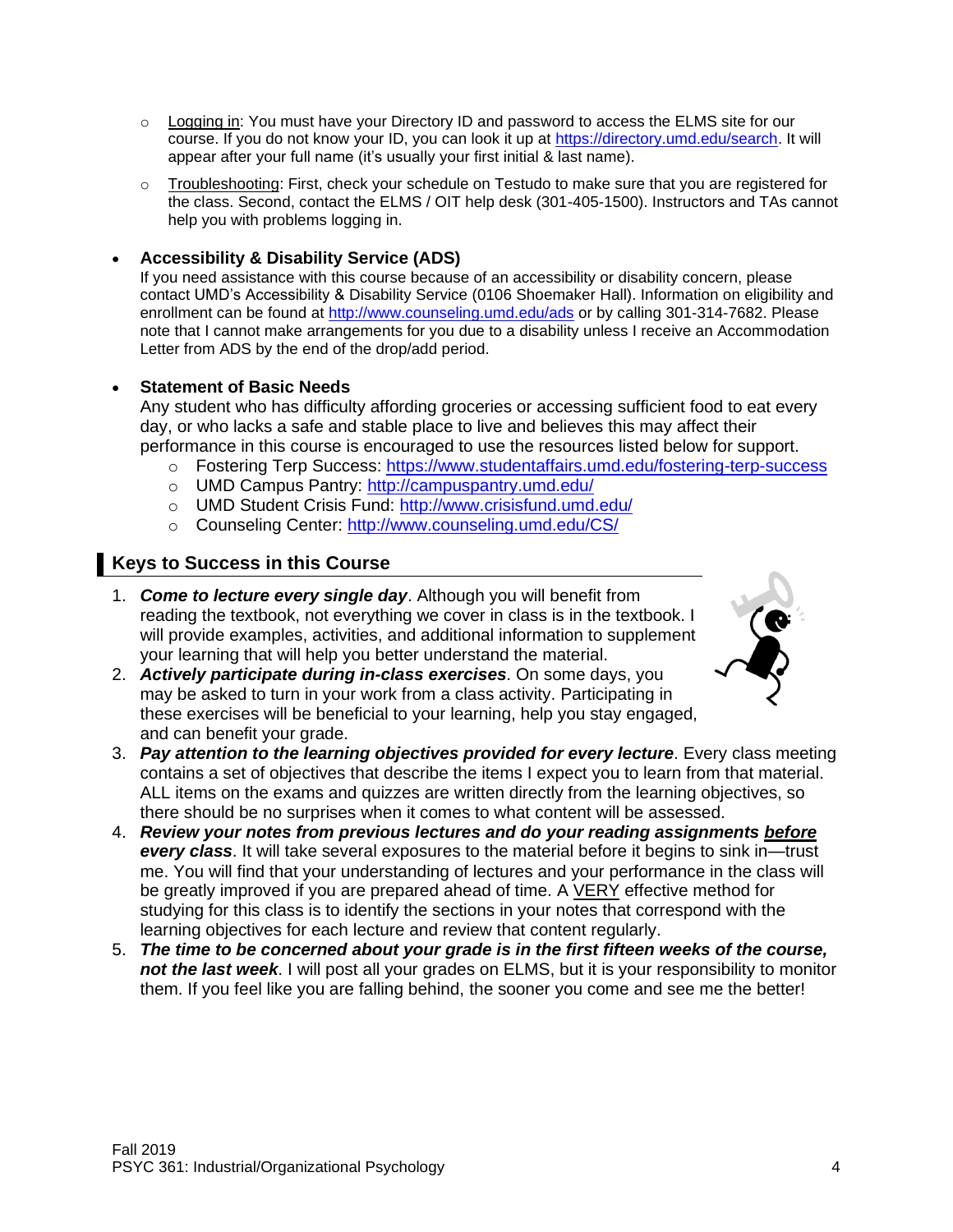# **Course Evaluation**

## **Online Learning Quizzes (5% of your total grade)**

- There will be 12 online quizzes each worth 3 points. Only your 10 best quiz scores count towards your final grade.
- **ALL quizzes are timed; before you start the quiz, make sure you are prepared to finish it!** You will have 10 minutes to complete each quiz.
- Quizzes contain 6 multiple choice questions (each worth 0.5 points) and cover material from recent lectures.
- *IMPORTANT:* You are responsible for keeping up with the quizzes. NO make-up quizzes will be given for any reason (see Course Rules & Policies). *If you miss a quiz, you will receive*  **zero points for that quiz**. Note that you can miss two quizzes without penalty.

## **Exams (40% of your total grade)**

- There will be three (3) non-cumulative exams each worth 80 points.
- The exams will consist of multiple-choice, matching, and short answer questions and primarily cover material from lecture.
- The dates of your exams can be found on the course schedule*.* Exam 1 (**Thursday, September 24, 2019**) and Exam 2 (**Thursday, October 24, 2019**) will take place during normally scheduled class hours. Exam 3 will take place during finals week on **Thursday, December 12 from 8:00-10:00am** in accordance with the University's final exam schedule.
- *IMPORTANT*: Make-up exams will NOT be given unless you meet the criteria listed under the Class Attendance and Make-Up Policy (see Course Rules & Policies). *If you miss an exam, you will receive zero points for that exam*. If you know you will miss an exam due to an unavoidable conflict, please let me know as soon as possible.

# **Application Assignments (20% of your total grade)**

- There will be three (3) application assignments each worth 40 points.
- The application assignments are short papers, activities, or tasks that ask you to apply what you have learned in the course to a realistic example in your daily life; details about each assignment will be provided in class and on the course website.
- *ALL application assignments are to be completed individually.*
- You will turn in your application assignment through ELMS by the due date.
- If there is a problem with the attachment (i.e., I can't open it, document is blank/corrupted, etc.) you will receive **ONE free pass for the entire semester** where I will allow you to resubmit the assignment with no penalty within one day. After your freebie, I reserve the right to NOT accept future assignments where I cannot access the attachment.
- *IMPORTANT*: Late assignments will NOT be accepted unless you meet the criteria listed under the Class Attendance and Make-Up Policy (see Course Rules & Policies). *If you do not turn a writing assignment on time, you will receive zero points*. You may always turn the assignment in ahead of time.

## **Team Project (35% of your total grade)**

- You will work together on a team project with members from the class over the semester to complete an in-class presentation and paper.
- The requirements and details for the team project are provided in the "Team Project Description" document available on ELMS.
- *IMPORTANT*: Late projects will NOT be accepted unless your team meets the criteria listed under the Class Attendance and Make-Up Policy (see Course Rules & Policies). *If your team fails to turn in the team project on time, you will receive zero points*.

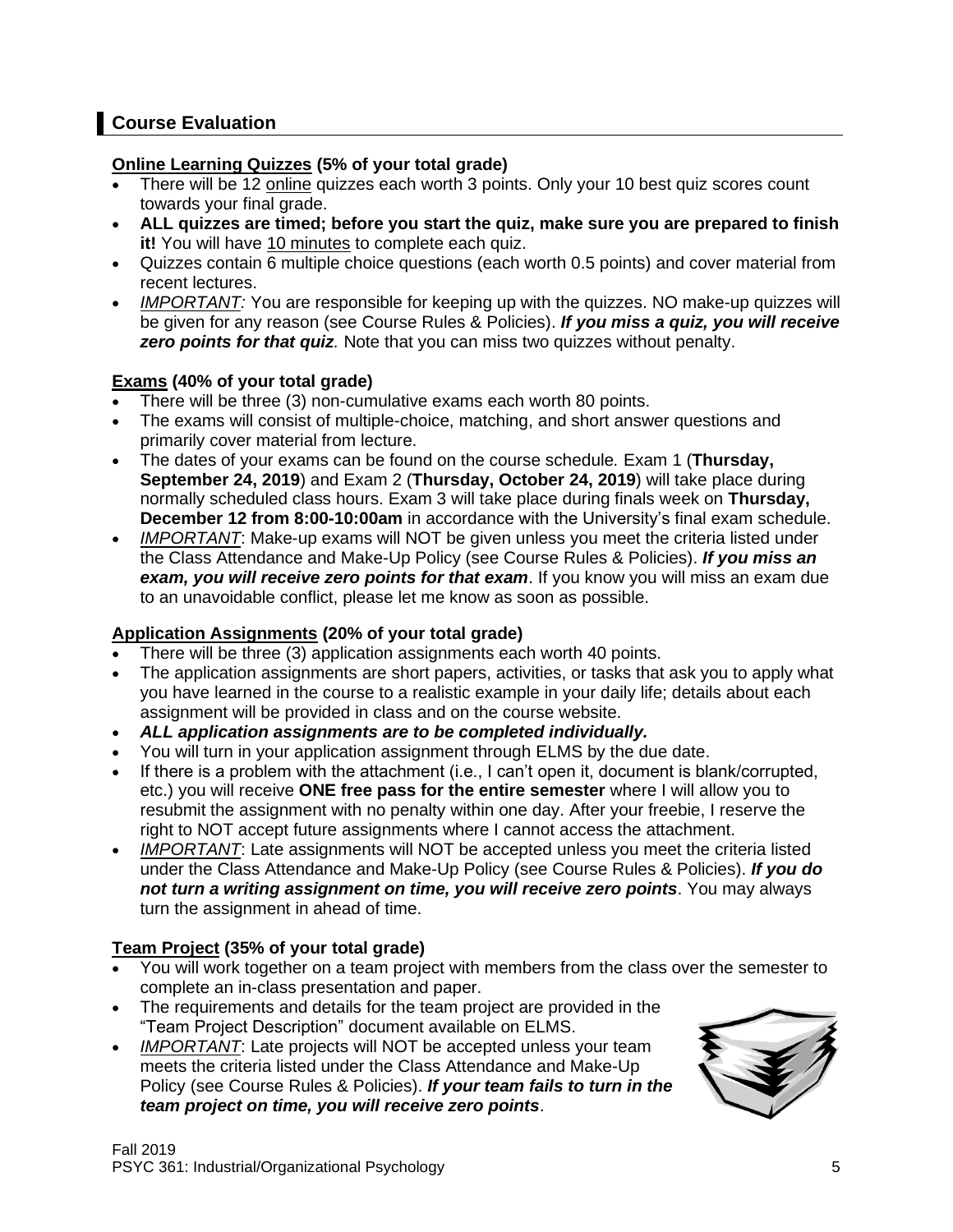# **Course Grading**

Your final grade is based on the total number of points you earn on the quizzes, exams, application assignments, and team project according to the following table:

| Assignment/Exam                                 | <b>Total</b><br><b>Points</b> | <b>Percentage of Final Grade</b> |
|-------------------------------------------------|-------------------------------|----------------------------------|
| Quizzes (10 x 3 points each)                    | 30                            | 5%                               |
| Exams (3 x 80 points each)                      | 240                           | 40%                              |
| Application Assignments (3 x 40 points each)    | 120                           | 20%                              |
| Team Project (Paper, Presentation, & Check-ins) | 210                           | 35%                              |
| Total                                           | 600                           | 100%                             |

The table below will be used to assign grades in the course based on the 600 point maximum. If you accumulate the total points listed below, you are *guaranteed that grade in the course*. Total points get rounded to the nearest whole number (e.g., 499.25 is 499, but 499.5 is 500). Imagine you are the professor assigning grades—you have to draw the lines somewhere.

| <b>Final Grade Conversions</b> |            |       |            |  |  |
|--------------------------------|------------|-------|------------|--|--|
| <b>Number of points</b>        | Percentage | Grade | <b>GPA</b> |  |  |
| 582 or above                   | $97%+$     | $A+$  | 4.0        |  |  |
| $564 - 581$                    | 94%-96.9%  | A     | 4.0        |  |  |
| $540 - 563$                    | 90%-93.9%  | $A -$ | 3.7        |  |  |
| $522 - 539$                    | 87%-89.9%  | $B+$  | 3.3        |  |  |
| $504 - 521$                    | 84%-86.9%  | В     | 3.0        |  |  |
| $480 - 503$                    | 80%-83.9%  | B-    | 2.7        |  |  |
| $462 - 479$                    | 77%-79.9%  | $C+$  | 2.3        |  |  |
| $444 - 461$                    | 74%-76.9%  | C     | 2.0        |  |  |
| $420 - 443$                    | 70%-73.9%  | $C-$  | 1.7        |  |  |
| $402 - 419$                    | 67%-69.9%  | D+    | 1.3        |  |  |
| $384 - 401$                    | 64%-66.9%  | D     | 1.0        |  |  |
| $360 - 383$                    | 60%-63.9%  | D-    | 0.7        |  |  |
| 382 or less                    | 0%-59.9%   | F     | 0.0        |  |  |

## **Grading Timeline**

We will try to return all assessments back to you within a week after their completion. If there are circumstances preventing our ability to meet that deadline, I will let you know in class.

## **Extra Credit**

You have the opportunity to earn up to **10 total** extra credit points towards your final grade. Unless otherwise noted, these extra credit points can ONLY be earned through:



• Research participation: Research participation through the Psychology department SONA system (1 SONA credit = 2 extra points). Note that you **MUST register** to use the SONA system in order to participate in research for extra credit. Information about how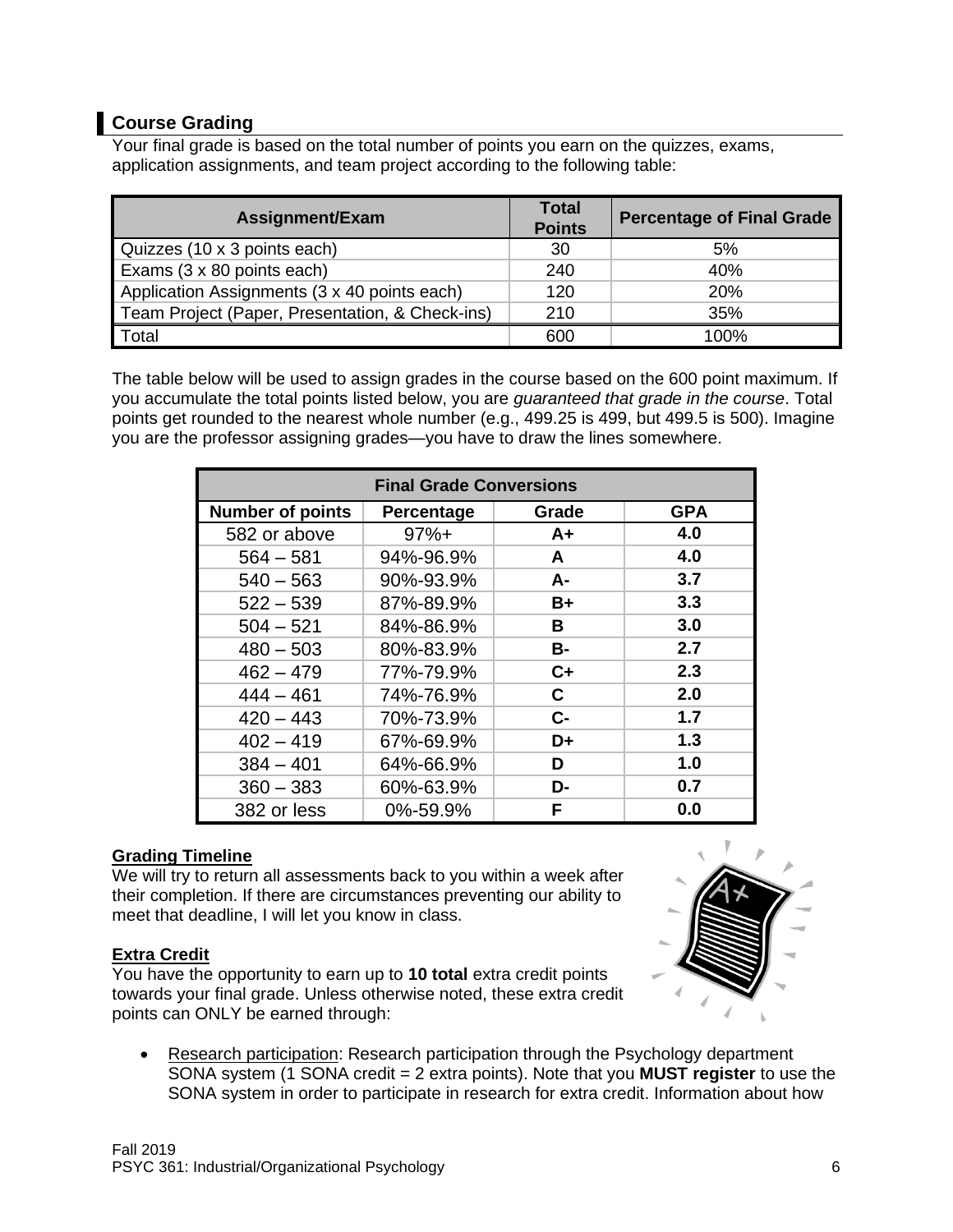to enroll, access, and participate through the SONA system can be found on this course's ELMS page.

• Article reviews: Complete a 2-page critique of up to **four** empirical journal articles approved by me (each summary is worth up to 2.5 extra credit points). The content of the articles must be related to I/O psychology to qualify and must be approved by me before you complete them. Critiques should cover a thoughtful examination of the study's purpose, method, and results; more specific instructions on the article critiques can be found on this course's ELMS page. If you intend to do an article critique for extra credit, **you MUST inform me by Thursday, December 5, 2019.** The final day to turn in a critique for extra credit is **Thursday, December 12, 2019.**

In addition, there are two other opportunities to earn **bonus extra credit** in the class. Note these are in addition to and do NOT count towards the 10 extra credit points you may earn through research participation or article reviews.

- Quiz completion: The online learning quizzes are intended to help you keep pace with and study throughout the course. Although you are only required to complete 10 of the 12 quizzes, I believe it is important to reward good study habits. At the end of the semester, **I will count any points you earn on the quizzes beyond the required ten as extra credit.** In other words, if you complete all 12 quizzes in the class, I will include the points you scored on the two "dropped" quizzes as extra credit.
- Class participation: Although I do not take attendance in the course, I believe it is important to reinforce and encourage good habits of engagement. Throughout the semester we will perform a variety of in-class exercises for which you must be in class to participate. I will collect your work on these activities and keep track of the number of exercises in which you actively participate. **You can earn an additional 5 points of extra credit in the course by completing 90% or more of all in-class exercises by the end of the semester.**

# **Course Expectations**

### Instructor Responsibilities

As your instructor, my responsibilities to you are to:

- Help you learn definitions, concepts, and techniques relevant to understanding I/O psychology through lecture and course assignments.
- Convey accurate information and elaborate on topics relevant to I/O psychology research and how it applies to real-world situations and problems.
- Help you succeed and achieve your goals in this class by providing clear and timely feedback and guidance
- Clearly explain expectations, objectives, and grading criteria for all assessments
- Arrive on-time and prepared for all course meetings
- Treat you and all your classmates fairly and in a respectful manner
- Be available to answer questions and provide information about any material and assessments

I believe that every student can learn, but I'm also aware that everyone has different goals and learning styles. If you are having troubles learning given the way I teach, please speak with me. I will do what I can, within reason, to facilitate your learning in the course.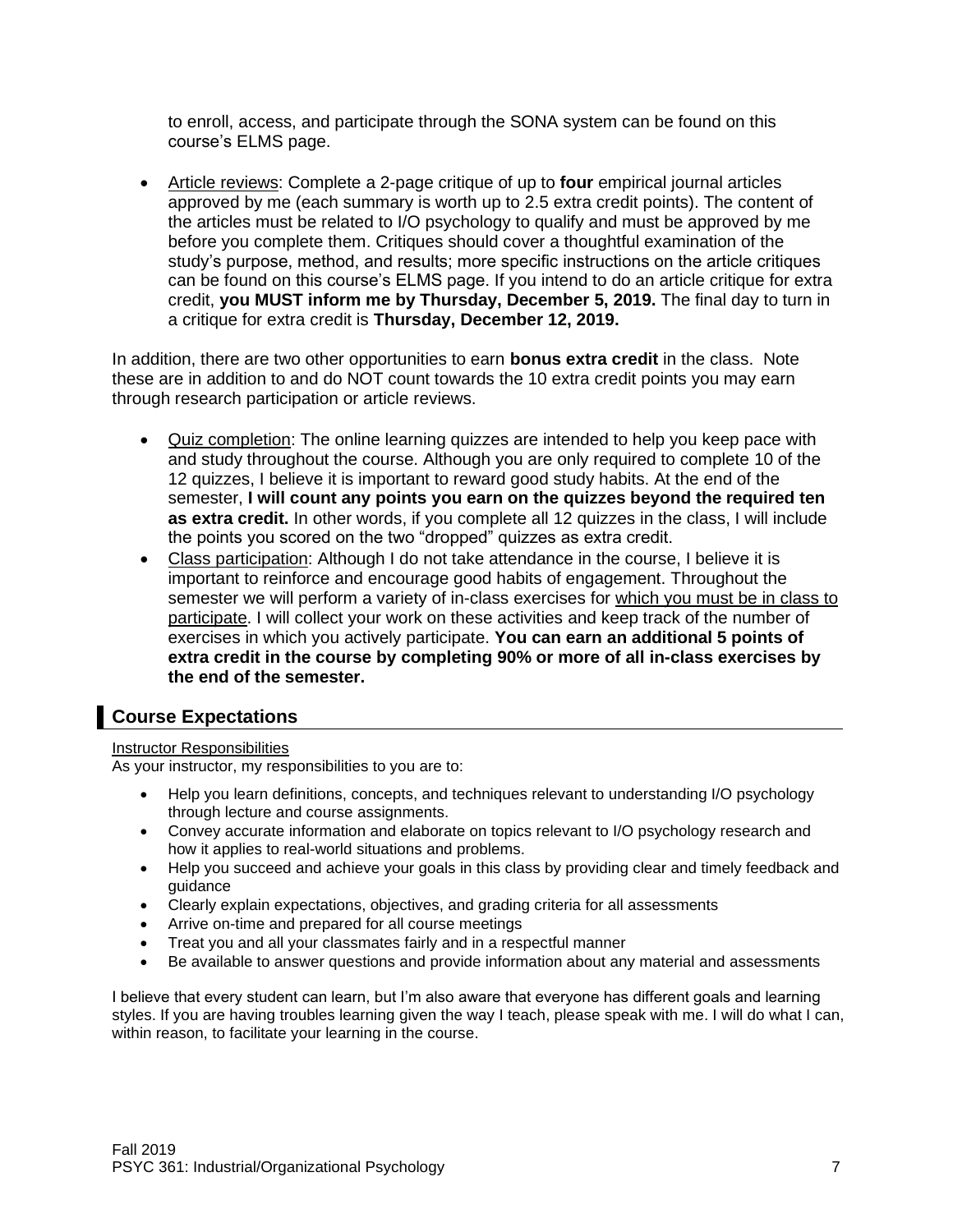#### Student Responsibilities

As a participative learner in this class, I expect you to:

- **Adhere to all Course Rules and Policies in this syllabus**. The rules as laid out in this syllabus, the content of the exams, the content of the lectures, and the calculation of the grade you earn are not a starting point for negotiations. While I am always willing to work with you on an individual basis, I cannot negotiate individual terms with each person.
- **Attend class regularly AND read the assigned materials** before the beginning of class. Note that attending lectures is *crucial* to your success in this course.
- **Plan to spend** *at least* **1-2 hours outside of class for every hour we have in class**. We will be covering a lot material over the duration of this course—which means you will be much more successful if you keep up with the coursework and put in the extra effort to study outside of class, take the learning quizzes, and review your notes.
- **Be courteous and respectful to your classmates and me during class**. Showing respect for all people in our class promotes a safe and scholarly environment. I encourage participation in this class, and as such, many people will be making comments related to the material. At no time is it acceptable for anyone to be mimicked, embarrassed, intimidated, or mistreated by anybody in this class for any reason.
- **Turn OFF your cell phones during class and do NOT use laptops/tablets for non-class related activities**. If you wish to bring a laptop/tablet to class, I ask that you sit near the back of the class so that you will not be distracting other students sitting behind you; additionally, you should not be using your laptop to check e-mail, update your Facebook status, or catch up on your Twitter feeds. If having laptops/tablets open during class becomes a distraction, I reserve the right to disallow them during lecture.
- **Arrive to class on time and do not leave class early**. If you must leave early or arrive late, please let me know ahead of time and sit somewhere where you can leave (or arrive) with the least amount of disruption.
- **Ask questions and assistance when you need it**. Bring me your questions! I find the content we cover in this class to be extremely interesting, and genuinely want each of you to succeed in this class. If you're confused by during class, *chances are that other people are too* and you will be doing us all a favor by bringing it to my attention. When you have a question during class, please raise your hand and wait to be called on. If you feel uncomfortable asking questions during class, don't hesitate to contact me before/after class, during my office hours, or through e-mail.
- **Talk to me if you feel that I am being unfair in my expectations, policies, or grading**. You may wish to refer to your rights and responsibilities as a student should a conflict occur (available online at [www.president.umd.edu/policies,](http://www.president.umd.edu/policies) Section V). However, I think that you will find that I do my best to be fair and reasonable if you come to me with a legitimate complaint or problem.
- **Let me know as soon as possible if outside circumstances are impacting your participation in class**. Life happens. If you become ill, experience the death of a loved one, or are experiencing events in your life that are negatively influencing your participation in our class, please contact me as soon as possible so we can discuss your options. If emergencies arise that require an absence from a session, be sure to get the notes and other information that was covered in class from a student you trust.

# **Course Rules and Policies**

The University of Maryland's course related policies for undergraduate students is available at [http://www.ugst.umd.edu/courserelatedpolicies.html.](http://www.ugst.umd.edu/courserelatedpolicies.html) This class adheres to all policies listed in that webpage in addition to those provided below.

• Class Attendance and Make-up Policy:

Graded attendance records will not be taken for this course; however, all students are expected to attend every class session. Because all assessments in this course are based heavily on the material covered during lecture meetings, class attendance is paramount to your success in this course. Policies for missing the various assessments in this class are as follows: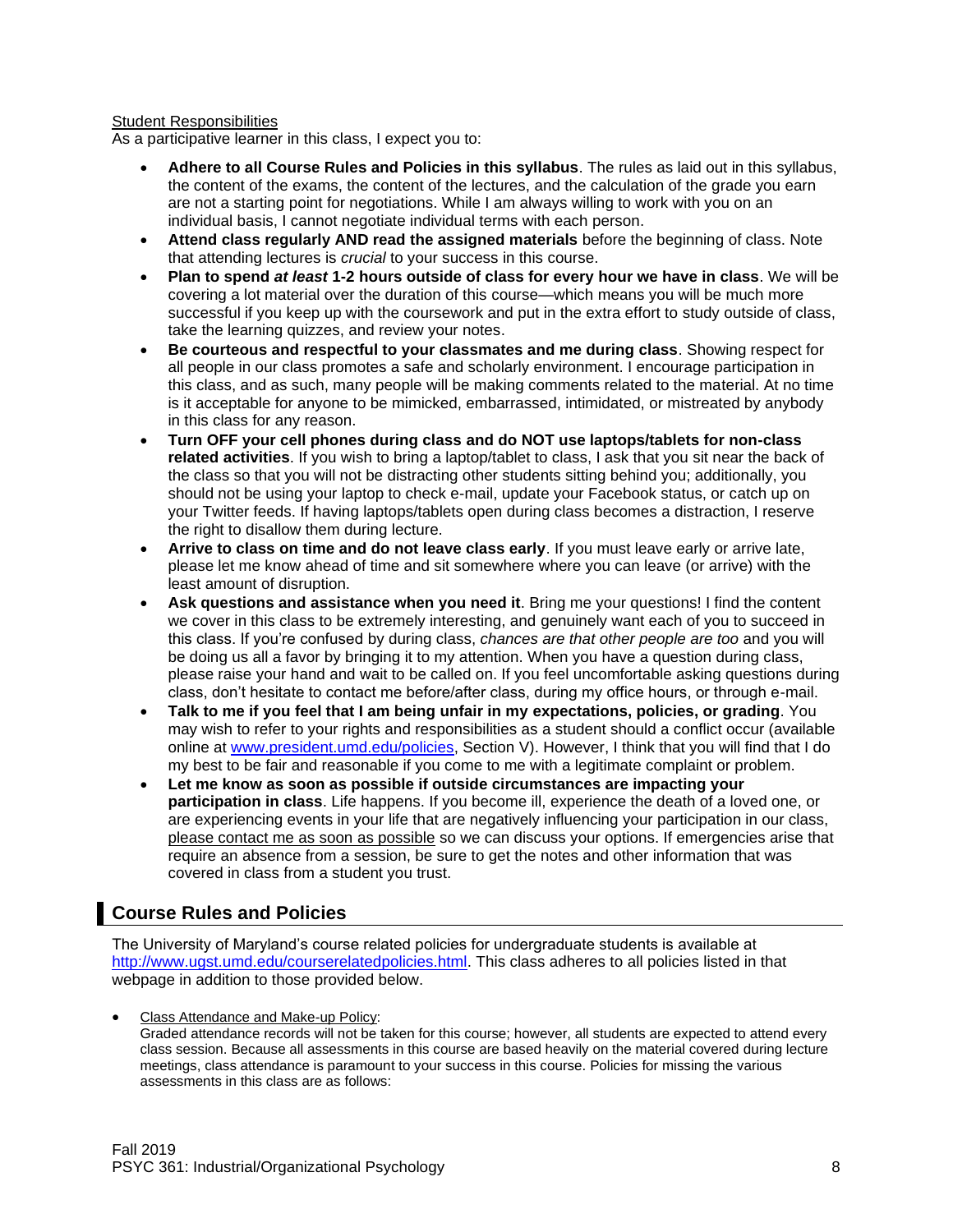- 1. *Quizzes* No make-up quizzes will be administered due to absence or failure to take a quiz before the deadline. If you experience a technical or computer difficulty while taking your quiz, immediately contact the Division of Information Technology Learning Technologies staff through email [\(elms@umd.edu\)](mailto:elms@umd.edu) or phone (301-405-1500). Canvas support staff is also available 24/7 by calling 877-399-4090 or by clicking on the Help link after you log into [www.elms.umd.edu.](http://www.elms.umd.edu/)
- 2. *Exams*—All exams are considered "major scheduled grading events" as defined by the University of Maryland's policy on Attendance and Assessment/Examinations. Therefore, you may only make up an exam for which you were not present if your absence resulted from a university approved reason (see below) and you provide the appropriate documentation.
- 3. *Application Assignments*—Application assignments are considered "major scheduled grading events" as defined by the University of Maryland's policy on Attendance and Assessment/Examinations. Therefore, you may only request an extension on an application assignment late if you were absent from class for a university approved reason (see below) and you provide the appropriate documentation.
- 4. *Team Project*—The final presentation and paper for the team project are considered "major scheduled grading events" as defined by the University of Maryland's policy on Attendance and Assessment/Examinations. Because your grade on the team project is also dependent on your contribution to your team's efforts, you may only request an alternative grading arrangement if prolonged and documented absences during the semester for university approved reasons impeded your ability to participate in the work needed to complete the team project.

The university policy has a list of events that justify an excused absence. In addition, please take note of the following concerning absences in the course:

- 1. *Absence due to injury/illness—*For multiple absences and those occurring on a major scheduled grading event, you must provide written documentation of the illness or injury from the UMD Health Center or an outside health care provider. The letter must verify the dates of treatment and the time period during which you were unable to meet academic responsibilities. Accommodations will be arranged on a caseby-case basis, *but makeup assessments will not be offered for unexcused or undocumented absences*.
- 2. *Religious observance*—If you know that the nature of a religious holiday/observance will prevent you from being present during a class period of a major scheduled grading event, *you must notify me of your intended absence at least two weeks in advance of your absence*. Failure to notify me in advance may result in your inability to take a make-up or receive an extension on exams/assignments.
- 3. *Participation in university activities*—You must provide written documentation from an authorized university authority that indicates the time period during which you are unable to meet academic responsibilities *before or immediately after missing class*.
- 4. *Compelling circumstances beyond your control*—Accommodations for unusual circumstances will be made on a person-by-person basis.
- Academic Honesty:

Section III-1.00(A) of University of Maryland's Policies and Procedures states "Academic dishonesty is a corrosive force in the academic life of a university. It jeopardizes the quality of education and depreciates the genuine achievements of others. It is, without reservation, a responsibility of all members of the campus community to actively deter it." As students, you share with me the responsibility for maintaining the integrity of scholarship, grades, and professional standards in this course. (See *Code of Academic Integrity* at [http://www.president.umd.edu/policies/docs/III-100A.pdf\)](http://www.president.umd.edu/policies/docs/III-100A.pdf)

Unless authorized by me, you are expected to complete all course grading events, including assignments, exams, and quizzes, without assistance from any source. You are expected to develop original work for this course; you may not submit course work you completed for another course to satisfy the requirements for this course. Students who violate the University of Maryland's rules and policies may receive a penalty grade, including but not limited to a failing grade on the assignment or in the course.

Examples of academic dishonesty in this course include:

- 1. Cheating on any exam, quiz, or writing assignment by using or attempting to use unauthorized materials, information, or study aids
- 2. Claiming or submitting academic work of another's as one's own (see *Plagiarism* below)
- 3. Obtaining, providing, accepting, or using any materials containing questions or answers to any exam or assignment without instructor authorization
- 4. Completing or attempting to complete any assignment or exam for another individual without instructor authorization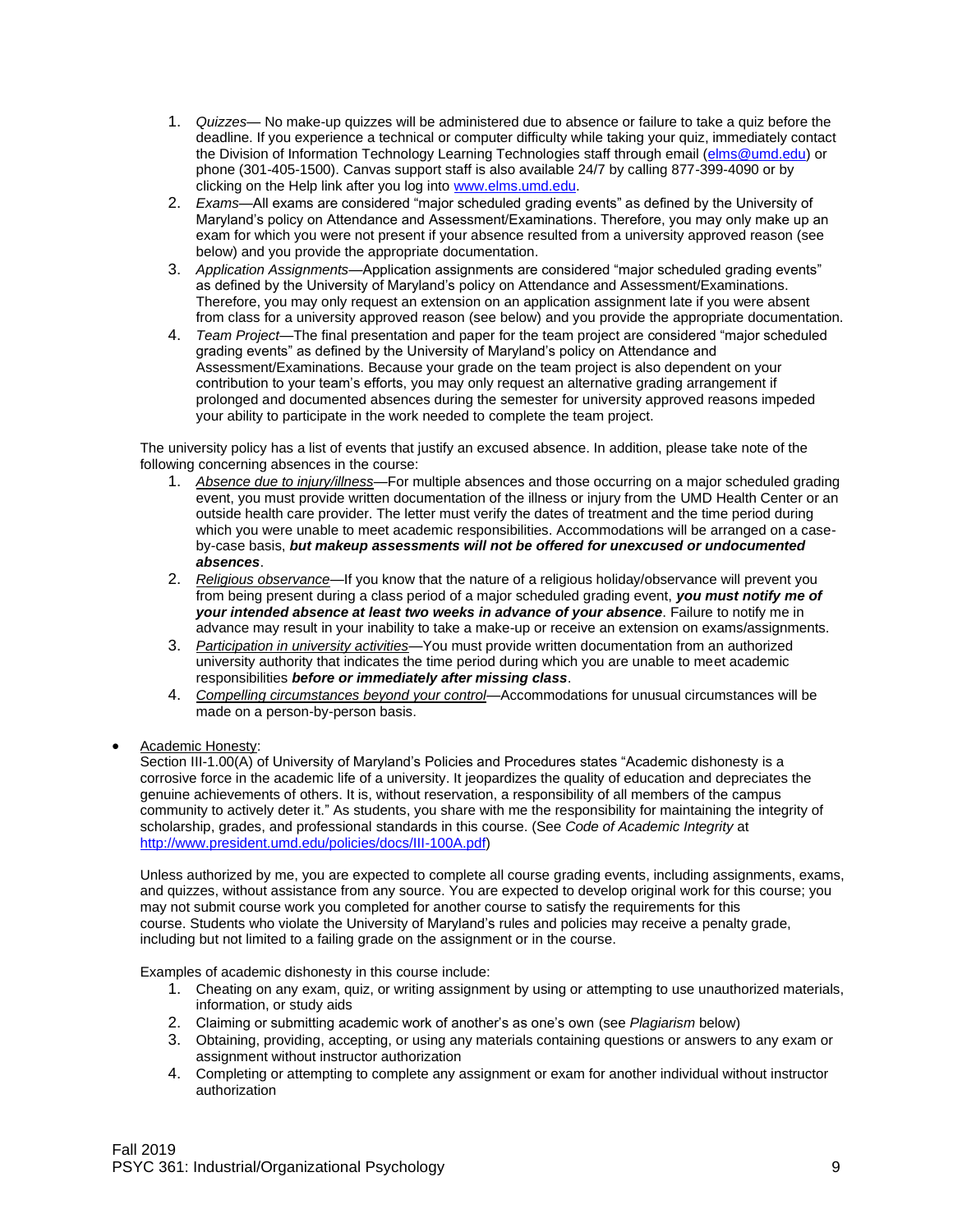- 5. Allowing any examination or assignment to be completed for oneself, in part or in total, by another without instructor authorization
- 6. Altering, tampering with, stealing, destroying, or otherwise interfering with the research, resources, or other academic work of another person
- 7. Fabricating or falsifying data or results
- 8. Helping another student to commit cheating by intentionally failing to report an observed instance of academic dishonesty

#### • Plagiarism:

According to the *Code of Academic Integrity*, plagiarism involves "intentionally or knowingly representing the words or ideas of another as one's own in any academic exercise."

All papers in this class MUST be written it in your own words. Very occasionally you may wish to use the exact words of a source (published or unpublished); in this case, be sure that you use quotation marks to indicate the quoted material and also be sure to cite the source accurately in the text of the paper and reference list. In psychology, writing quotations should be used sparingly. It is possible to plagiarize a source, even if no full sentences are copied word-for-word. If you make minor wording changes, but keep the organization, sentence structure and/or words of a source, you are plagiarizing. If you take ideas from a source, but don't indicate where the ideas came from with an accurate reference, you are technically guilty of plagiarism.

In sum, when writing papers, *please be careful*. Reference your sources and write in your own words. Plagiarism, cheating, or other forms of academic dishonesty may lead to grade penalty, formal disciplinary probation, suspension, or, in extreme cases, dismissal from the university.

#### • Disruptive Behavior and Inclusive Learning Environment:

Student behavior in the classroom should be conducive to the teaching and learning process for all concerned. All students have a right to scholarly relationships with faculty based on mutual trust and civility. As described by the Office of Student Conduct:

"[Disruptive behaviors are any that] a reasonable person would view as substantially or repeatedly interfering with the conduct of a class. Examples include repeatedly leaving and entering the classroom without authorization, making loud or distracting noises, persisting in speaking without being recognized, or resorting to physical threats or personal insults."

Students whose conduct adversely affects the learning environment in this classroom will be subject to disciplinary action as defined in the University's *Code of Student Conduct*.

Students will be invited to share their thoughts in class and a diversity of opinions is welcome. Respectful communication is expected, even when expressing differing perspectives. Supporting one's statements with research findings is encouraged. In accordance with free speech statues, speech that contains threats of violence is prohibited.

#### • Names/Pronouns and Self Identifications

The University of Maryland recognizes the importance of a diverse student body, and we are committed to fostering equitable classroom environments. I invite you, if you wish, to tell us how you want to be referred to both in terms of your name and your pronouns (he/him, she/her, they/them, etc.). The pronouns someone indicates are not necessarily indicative of their gender identity. Visi[t http://trans.umd.edu](http://trans.umd.edu/) to learn more.

Additionally, how you identify in terms of your gender, race, class, sexuality, religion, and dis/ability, among all aspects of your identity, is your choice whether to disclose (e.g., should it come up in classroom conversation about our experiences and perspectives) and should be self-identified, not presumed or imposed. I will do my best to address and refer to all students accordingly, and I ask you to do the same for all of your fellow Terps.

• Harassment:

It is the policy of this institution that there shall be no unlawful discrimination or harassment against any student of individual in its employment because of race, color, religion, sex, sexual orientation, age, national or ethnic origin, disability or status as a veteran. Sexual harassment of any form is prohibited in all aspects and is considered a disciplinary offense.

#### • Copyright Protection for Class Materials: My lectures and course materials, including Powerpoint presentations, tests, outlines, and similar materials, are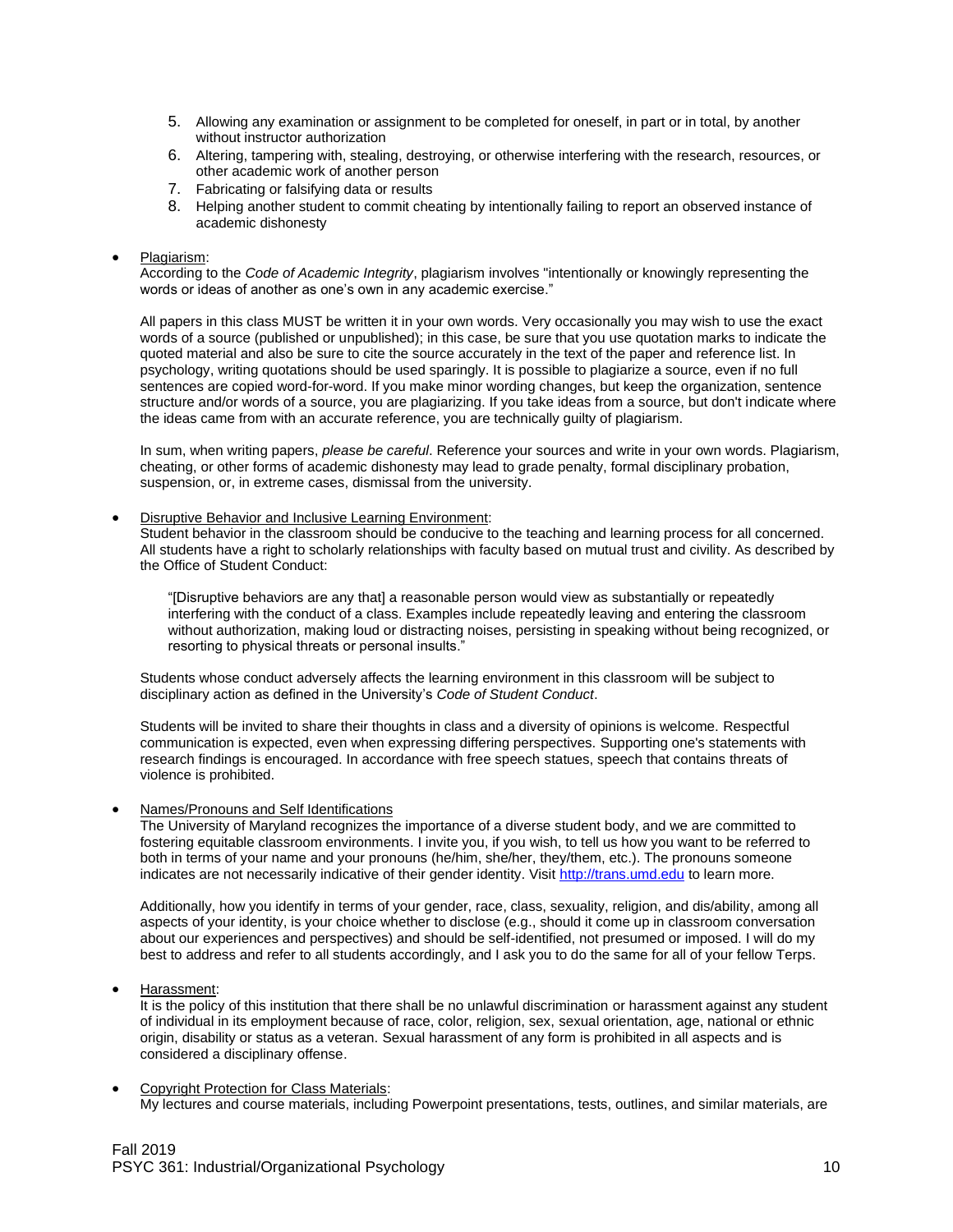protected by copyright. I am the exclusive owner of copyright in those materials I create. You may take notes and make copies of course materials for your own use. You may not and may not allow others to reproduce or distribute lecture notes and course materials publicly whether or not a fee is charged without my express written consent. Similarly, you own copyright in your original papers and exam essays. If I am interested in posting your answers or papers on the course web site or for future classes, I will ask for your written permission.

Persons who publicly distribute or display or help others publicly distribute or display copies or modified copies of an instructor's Course Materials may be considered in violation of the University Code of Student Conduct, Part 9(k).

#### • Accommodations for Students with Disabilities:

Any student who feels she/he may need an accommodation based on the impact of a disability should contact Disability Support Services at 301-314-7682. The office is located in 106 Shoemaker Hall. In order to receive accommodations, I must receive an Accommodation Letter from DSS by the end of the drop/add period (Monday, September 15).

• Course Drops and Adds:

The last day to add or drop this course with no grade or withdrawal reported is **Monday, September 9, 2019**. The last day to drop this course with a withdrawal reported is **Monday, November 4, 2019**. For information on schedules for course drops, please refer to [http://registrar.umd.edu/deadlines.html.](http://registrar.umd.edu/deadlines.html) If altering your course schedule during the semester, you should immediately make a copy of your amended schedule to verify you have added or dropped this course.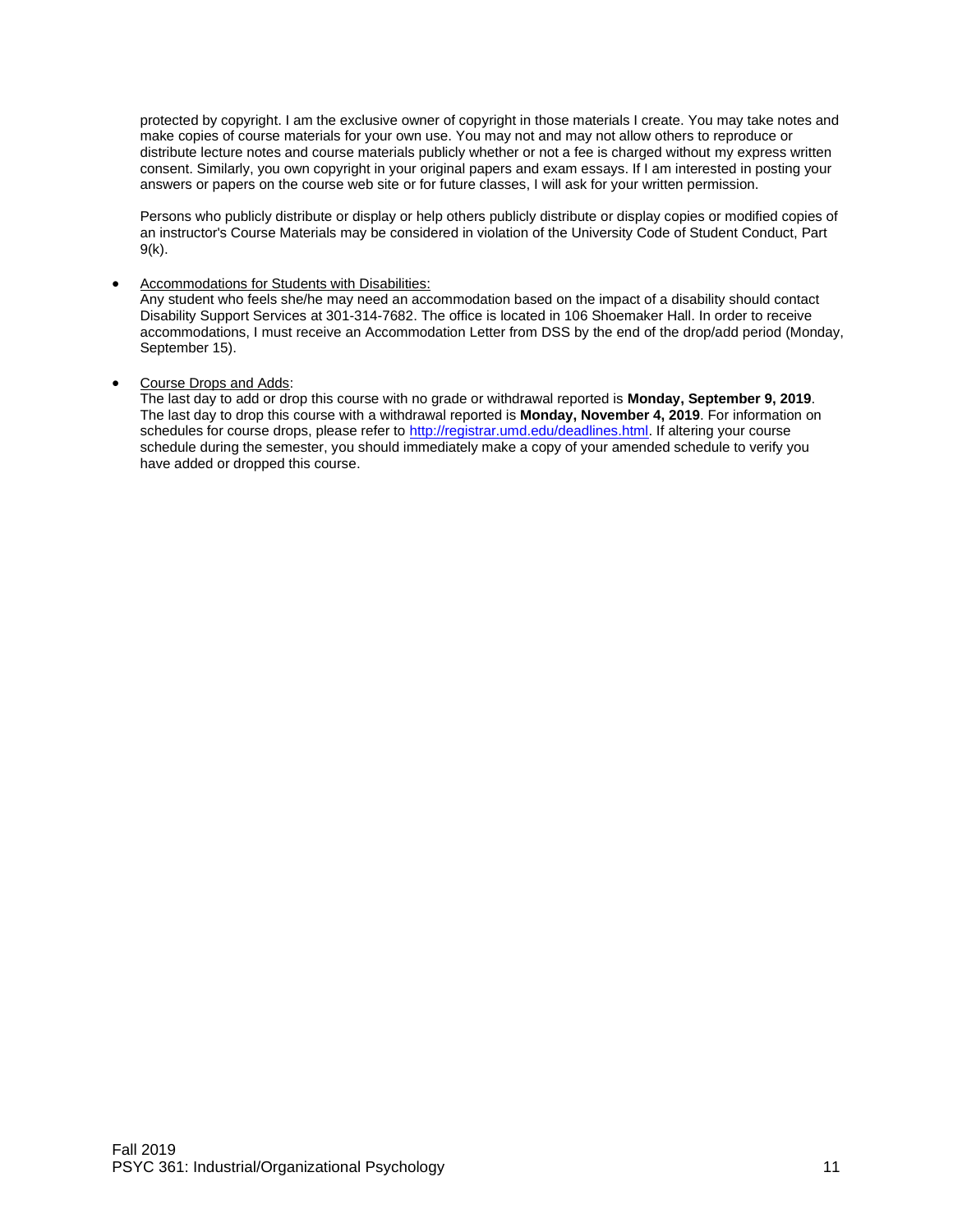# **Course Schedule** (Subject to Change)

| <b>Dates</b>                             |        | Topic (Lecture #)                                   | Reading                                  | Quiz              | <b>Assignment</b> | <b>Team Project</b>                                                |
|------------------------------------------|--------|-----------------------------------------------------|------------------------------------------|-------------------|-------------------|--------------------------------------------------------------------|
| Week 1                                   |        |                                                     |                                          |                   |                   |                                                                    |
| 8/27                                     | т      | Syllabus & Introduction to<br>Course (0)            |                                          |                   |                   |                                                                    |
| 8/29                                     |        | Th What is I/O Psychology? (1)                      | Chapter 1<br>"Work in<br>Hollywood"      |                   |                   |                                                                    |
|                                          |        |                                                     |                                          | Week <sub>2</sub> |                   |                                                                    |
| 9/3                                      | Τ      | Job Analysis (2)                                    | Chapter 3                                |                   |                   |                                                                    |
| 9/5                                      |        | Th Job Analysis (3)                                 | Chapter 3                                | Quiz #1           |                   | <b>Topic &amp; Team Preferences</b>                                |
|                                          |        |                                                     |                                          | Week <sub>3</sub> |                   |                                                                    |
| 9/10                                     | T      | Criterion Measurement (4)                           | Chapter 4                                |                   |                   | <b>TEAMS ASSIGNED</b>                                              |
| 9/12                                     |        | Th Criterion Measurement (5)                        | Chapter 4                                | Quiz #2           |                   |                                                                    |
|                                          |        |                                                     |                                          | Week 4            |                   |                                                                    |
| 9/17                                     | т      | Predictors & Individual<br>Differences (6)          | Chapter 6                                |                   |                   | <b>IN-CLASS TEAM MEETING</b><br><b>Team Contract</b><br>(Due 9/20) |
| 9/19                                     |        | Th Testing & Assessment (7)                         | Chapter 6                                |                   | AA#1 Due          |                                                                    |
|                                          |        |                                                     |                                          | Week <sub>5</sub> |                   |                                                                    |
| 9/24                                     | T      | <b>EXAM1</b>                                        |                                          | Quiz #3           |                   |                                                                    |
| 9/26                                     |        | Th Recruitment & Attraction (8)                     |                                          |                   |                   |                                                                    |
|                                          |        |                                                     |                                          | Week 6            |                   |                                                                    |
| 10/1                                     | т      | Personnel Selection (9)                             | Chapter 7                                |                   |                   | Self-check: Progress Report #1                                     |
| 10/3                                     |        | Th Personnel Selection (10)                         | Chapter 7<br>"Affirmative<br>Action Law" | Quiz #4           |                   |                                                                    |
|                                          |        |                                                     |                                          | Week 7            |                   |                                                                    |
| 10/8                                     | T      | Performance Evaluation &<br>Feedback (11)           | Chapter 5                                |                   |                   |                                                                    |
| $10/10$ Th                               |        | Performance Evaluation &<br>Feedback (12)           | Chapter 5                                | Quiz #5           |                   | <b>IN-CLASS TEAM MEETING</b>                                       |
|                                          | Week 8 |                                                     |                                          |                   |                   |                                                                    |
| 10/15                                    | Τ      | Training & Development (13)                         | Chapter 8                                |                   |                   | Outline/Summary #1<br>3 Annotated Refs                             |
|                                          |        | 10/17 Th Training & Development (14)                | Chapter 8                                | Quiz #6           | AA#2 Due          |                                                                    |
| Week <sub>9</sub>                        |        |                                                     |                                          |                   |                   |                                                                    |
| 10/22                                    | Т      | Employee Growth &<br>Retention (15)                 |                                          | Quiz #7           |                   | Self-check: Team Process #1                                        |
| $10/24$ Th                               |        | <b>EXAM2</b>                                        |                                          |                   |                   |                                                                    |
| Week 10                                  |        |                                                     |                                          |                   |                   |                                                                    |
| 10/29                                    | T      | Process Consulting (16)                             |                                          |                   |                   |                                                                    |
| Th Motivation (17)<br>10/31<br>Chapter 9 |        |                                                     |                                          |                   |                   |                                                                    |
|                                          |        |                                                     |                                          | Week 11           |                   |                                                                    |
| $11/5$                                   | Τ      | Motivation (18)<br><b>Stress &amp; Occupational</b> | Chapter 9                                | Quiz #8           |                   | Self-check: Progress Report #2                                     |
| 11/7                                     | Th     | Health (19)                                         | Chapter 11                               |                   |                   |                                                                    |
| Week 12                                  |        |                                                     |                                          |                   |                   |                                                                    |
| 11/12                                    | T      | Job Attitudes (20)                                  | Chapter 10                               | Quiz #9           |                   | <b>IN-CLASS TEAM MEETING</b>                                       |
|                                          |        | 11/14 Th Work Teams $(21)$                          | Chapter 12                               |                   | AA#3 Due          |                                                                    |